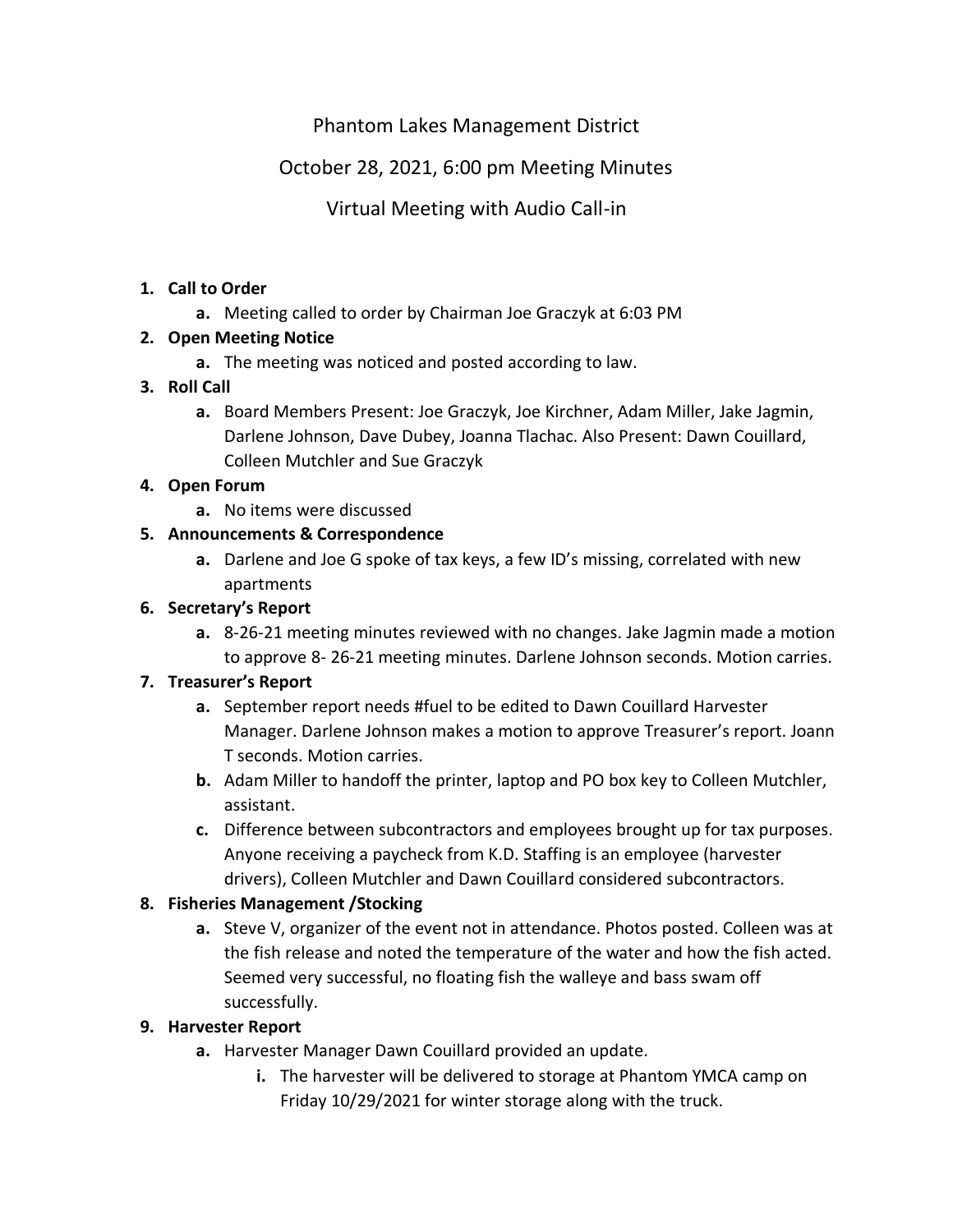- **ii.** Harvester was removed from the lake on the west side successfully on Friday October 22<sup>nd</sup> by Dawn, Adam and a helpful neighbor Doug. Boat launch was smooth only hard part was the truck driver having to back up a distance.
- **iii.** Town of Mukwonago to drag the weed conveyor to Phantom Camp
- **b.** Comments made about hiring concerns next year, training on new (second) harvester
- **c.** Some repairs on the old harvester will be tended to this winter

#### **10. Lake Plant Survey Update**

- **a.** Requests for a plant study bid were sent out, two responses were received. Board spoke of the pros and cons of each. Growing concerns for the white tail lily, wild rice and cattails
- **b.** Grant paperwork to be filed by Treasurer for plant study. If received a contractor will be chosen. Results from grant are quoted for March 2022

## **11. New Harvester Acquisition Update**

- **a.** Website has been updated with photos of the new harvester under production
- **b.** Received grant paperwork on October 27<sup>th</sup>, approved for 50%
- **c.** Concerned about costs associated with transporting two harvesters from storage to lake and possible repairs throughout the years. Quotes on trailers being pursued.
- **d.** Kobalt Blue was chosen as the color for the new harvester

## **12. Levy for 2022**

**a.** Sent Town and Villages notices, indicates how money is split. Town has responded waiting on Village.

## **13. Website Redesign**

**a.** Looking for pricing on a new website design, winter project. Included in 2022 budget. Wind Lakes website was mentioned along with it being more mobile friendly.

## **14. Septic Inspections**

**a.** Ordinance states that inspection every three years is enforced by the County Health Board

## **15. Donations**

**a.** Queries have been made on how to make donations to PLMD for fireworks, fish stocking etc. Looking into a button on the website, Facebook page link and a mention in the yearly newsletter. Dave Dubey to seek answers for the tax implications for donor.

## **16. Dam Water Level**

**a.** Possible advantages to lowering or raising the dam level from time to time. Will need to approach the Village for more information. Will pursue more after possible plant study.

## **17. Next Meeting**